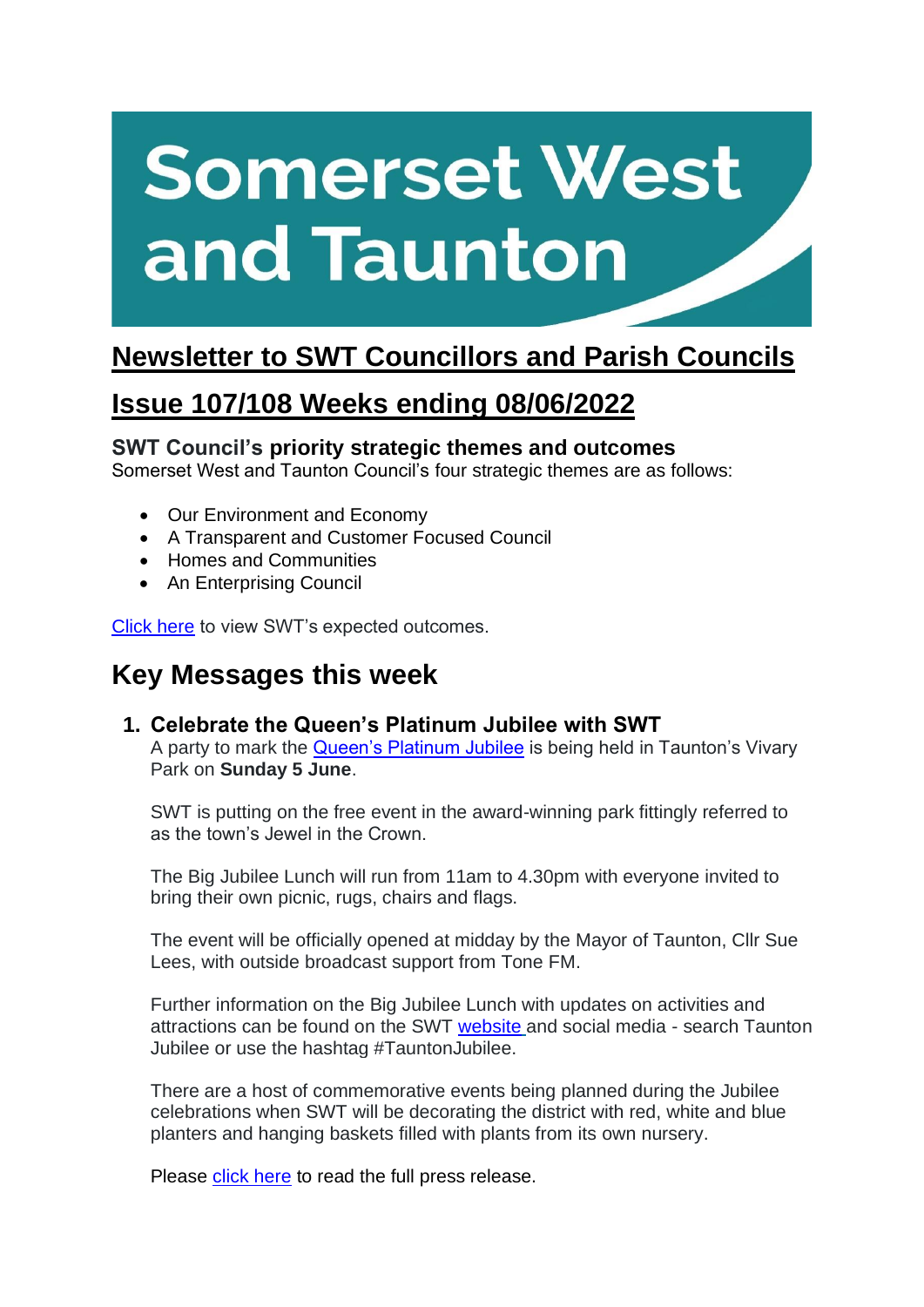## **2. SWT makes final year appointments at Annual Council**

The Annual Meeting of SWT was held on Tuesday, 24 May, when Cllr Hazel Prior-Sankey was elected as Chair of the Council for its final year, with Cllr Richard Lees as Vice-Chair.

Cllr Sue Buller was elected Chair of the Corporate Scrutiny Committee and Cllr Libby Lisgo as Chair of the Community Scrutiny Committee.

Leader of the Council, Cllr Federica Smith-Roberts, announced some changes to the Executive: -

- Cllr Derek Perry Deputy Leader of the Council and Portfolio Holder for Sports, Parks and Leisure, and Phosphates.
- Cllr Benet Allen Portfolio Holder for Communications and Corporate Resources.
- Cllr Chris Booth Portfolio Holder for Community.
- Cllr Dixie Darch Portfolio Holder for Climate Change.
- Cllr Caroline Ellis Portfolio Holder for Culture.
- Cllr Mike Rigby Portfolio Holder for Economic Development and Assets, Planning and Transportation.
- Cllr Fran Smith Portfolio Holder for Housing.
- Cllr Andy Sully Portfolio Holder for Environmental Services.
- Cllr Sarah Wakefield Portfolio Holder for Local Government Reorganisation.

SWT will remain a sovereign council until 31 March 2023.  From 1 April 2023, a single unitary council will be responsible for services that are currently delivered by the county and four district councils.

## **3. Democracy and Governance**

#### **Committee Meetings**

You can search by Committee or by the monthly calendar for details of all [Committee meetings.](https://www.somersetwestandtaunton.gov.uk/your-council/council-meetings/) Here you can find the agendas and minutes of all meetings, as well as which Councillors sit on each Committee.

- **SWT Tenants Strategic Group – Monday 30 May 2022,** in the JMR at 6.00pm. The agenda and report packs are available to view on the [website.](https://democracy.somersetwestandtaunton.gov.uk/ieListDocuments.aspx?CId=435&MId=3023)
- **SWT Corporate Scrutiny Committee – Wednesday 1 June 2022**, in the JMR at 6.15pm. The agenda and report packs are available to view on the [website.](https://democracy.somersetwestandtaunton.gov.uk/ieListDocuments.aspx?MId=3065&x=1) Deadline for public questions is 4pm Monday 30 May.
- **SWT Audit and Governance Committee – Monday 13 June 2022**, in the JMR at 6.15pm. Deadline for public questions is 4pm on Thursday 9 June 2022.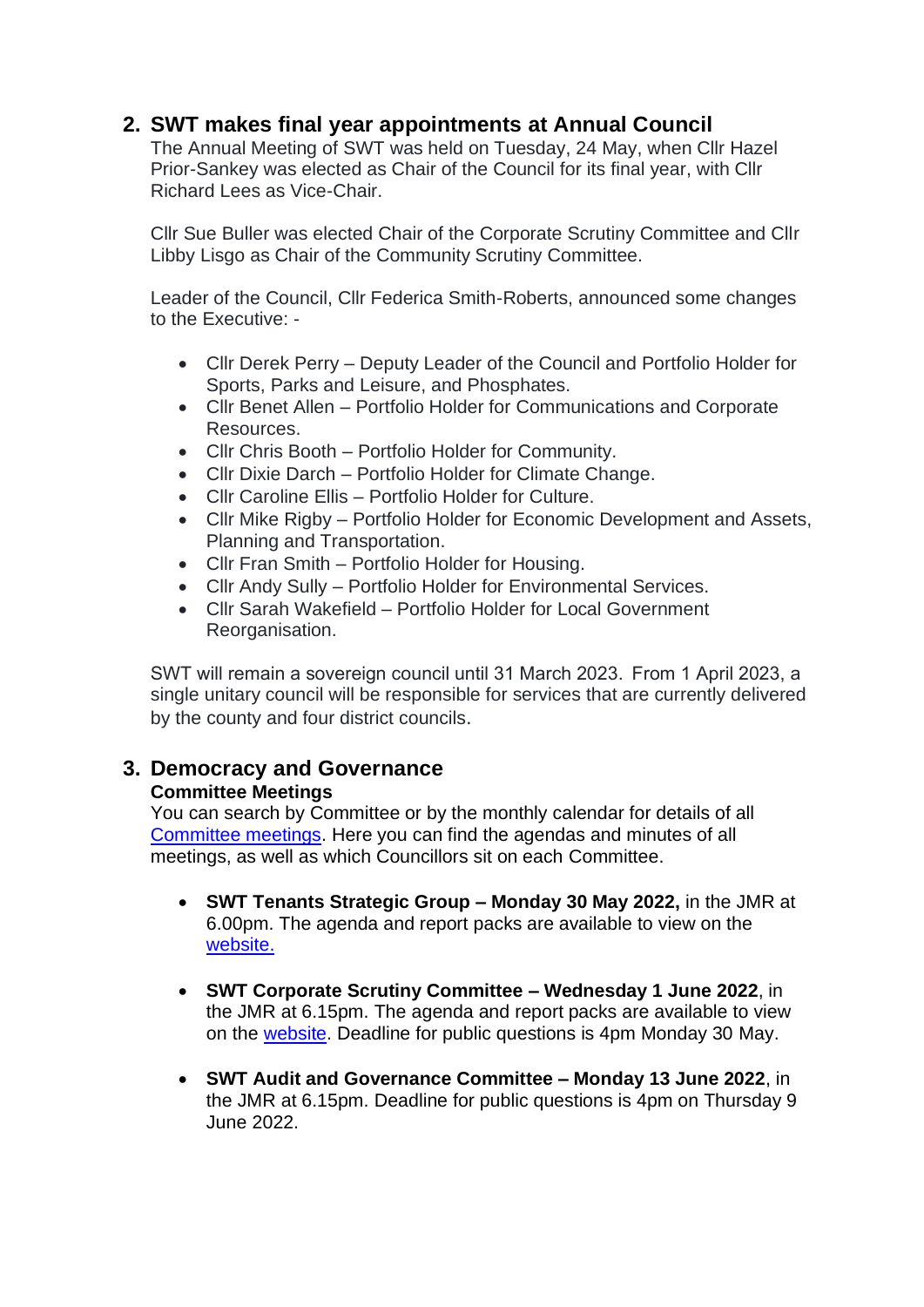• **SWT Executive Committee – Wednesday 15 June 2022,** in the JMR at 6.15pm. Deadline for public questions is 4pm Monday 13 June 2022.

Meetings will still all be live streamed so that members of the public can watch at home. To watch the live stream when the meeting commences, please visit the SWT website by [clicking here.](https://democracy.somersetwestandtaunton.gov.uk/mgCalendarMonthView.aspx) If you are not able to watch the meeting live, you can also watch it after the meeting.

Please see the dates listed above re deadlines for submitting questions or statements. Information on speaking at public meetings is available on the SWT [website.](https://www.somersetwestandtaunton.gov.uk/your-council/speaking-at-a-council-meeting/)

#### **4. Reminder - Town and Parish Register of Interest Forms**

All Town and Parish Councillors are required to fill in a new Register of Interest (ROI) form. A form will need to be completed irrespective of whether they have been a Councillor before. SWT delete and securely destroy any previous ROI forms.

They will have 28 days to return their form following their declaration of acceptance of office. The email address to send the forms to is [governance@somersetwestandtaunton.gov.uk.](mailto:governance@somersetwestandtaunton.gov.uk) If any Councillors decide to print and send the forms in the post, please ensure that they are addressed as:

Governance Team Somerset West and Taunton Council Deane House, Belvedere Road, Taunton, TA1 1HE

Once the forms arrive with the SWT Governance Team they will have signatures redacted, be scanned and uploaded to the website. It is a legal requirement that the Monitoring Officer publishes all Register of Interest forms on the SWT website. If any Councillors are concerned about this, please ask them to contact the Monitoring Officer to discuss.

Traditionally, some Town and Parish Councils have been better at returning their ROIs than others. This year the Monitoring Officer will give an update to each Ward Member (in mid to late June) on the returns that are missing so that this can be raised when they are attending the next Town or Parish Council meeting. Updates will also be regularly given to the Standards Committee.

**5. Reminder - Training available to Councillors and Parish Clerks** Now that you have your new Councils/Councillors in place it is worth thinking about training, as it is always good to get your new Councils off to a good start

The [Somerset Association of Local Councils](https://www.somerset-alc.org.uk/) (SALC) run a number of courses that are designed for new Councillors (or are a useful refresher), which include:

• Councillor essentials – P1 Roles and Responsibilities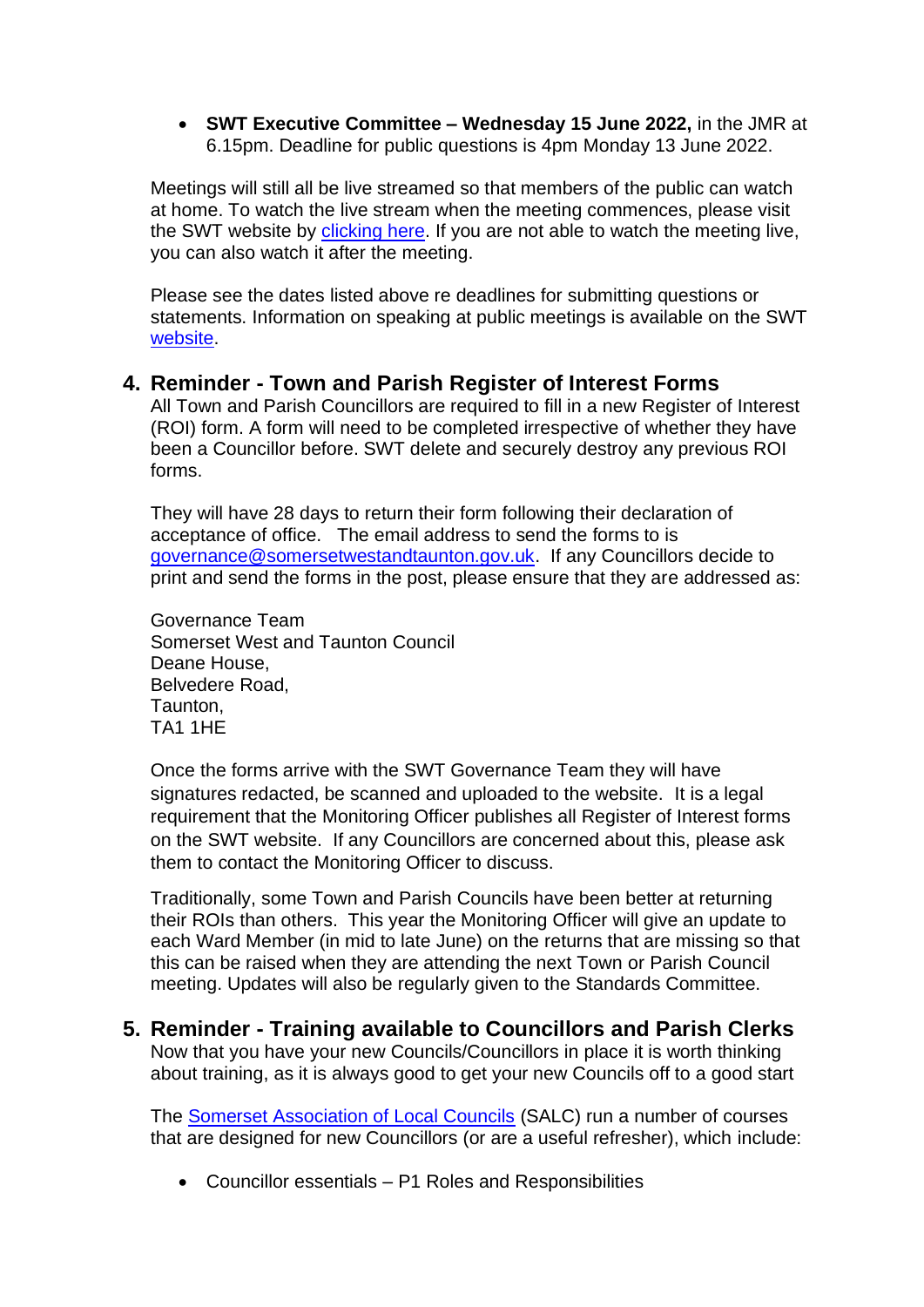- Councillor essentials P2 Governance and Finance
- Responding to Planning Applications
- Successful chairing
- The Council as an employer

They also offer training on the Code of Conduct.

However, in previous years SWT has also offered several sessions on the Code of Conduct, Register of Interests, meeting etiquette and the pitfalls of social media. As well as offering several virtual sessions that any Councillor or Clerk can attend, the Monitoring Officer is also willing to undertake training for any Town and Parish Council, if they would like it.

Please email [A.Tregellas@somersetwestandtaunton.gov.uk](mailto:A.Tregellas@somersetwestandtaunton.gov.uk) if your Council would like to attend a SWT training session.

#### **6. Housing Recruitment Event – Tuesday 31 May**

Are you resilient, customer-focused and able to inspire others? Would you like to work in a role where no two days look the same? Could you help support vulnerable customers with complex needs and enable them to access and sustain their accommodation safely, whilst supporting them to contribute and thrive in their local community?

SWT in partnership with YMCA Dulverton Group, is hosting a recruitment open morning at the **Great Western Hotel in Taunton on Tuesday 31 May from 10am until 1pm.**

There's no need to register for this event but if you have any queries please contact Lindsay Megson, [L.Megson@SomersetWestandTaunton.gov.uk](mailto:L.Megson@SomersetWestandTaunton.gov.uk).

## **7. Somerset Waste Partnership Services (SWP) Changes to waste collection due to Jubilee Celebrations**

The Queen's Platinum Jubilee celebrations are fast approaching and with them an extra bank holiday which means changes to Somerset Waste Partnership's usual recycling and rubbish collection schedule.

This always happens over bank holidays, but the Jubilee is a little more complicated because of the extra bank holiday on Thursday 2 June and there will be collections on two consecutive Saturdays.

- No collections on Thursday 2 June. **These collections will happen on Saturday 4 June.**
- No collections on Friday 3 June. **These collections will happen on Monday 6 June.**
- All collections for the week beginning 6 June will take place one day later, **including Friday 10 June collections happening on Saturday 11 June.**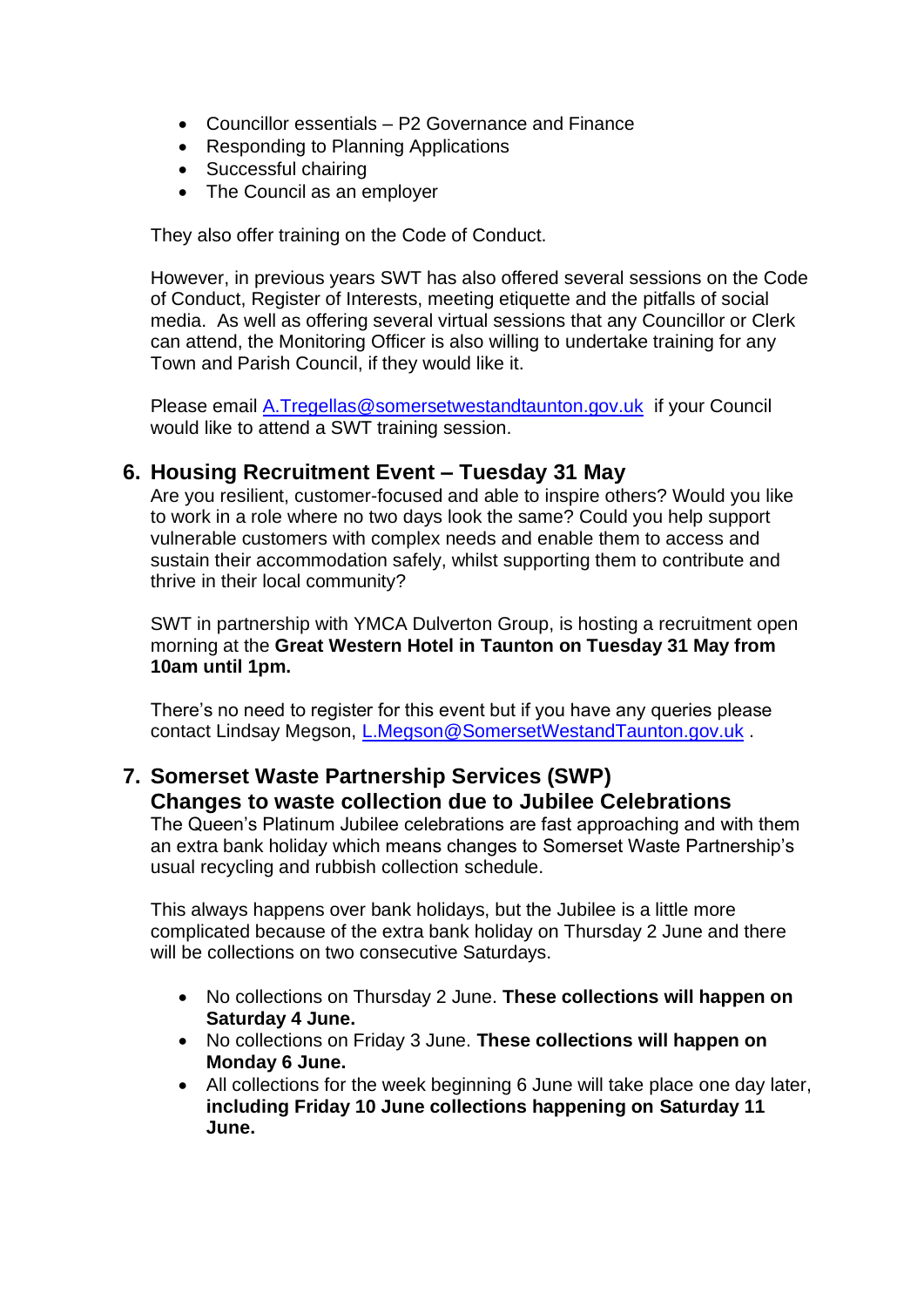Please make sure you know your revised collection day and put your recycling and/or rubbish out on the right day before 7am.

This is the perfect excuse to use the My Collection Day feature on the SWP homepage [somersetwaste.gov.uk](https://www.somersetwaste.gov.uk/)

You can use it to download your collection days into the calendar on your laptop or mobile device - it works for Apple and Android devices and sets up automatic reminders, so you need never miss a collection again.

Or you can use the same feature to just check your days online or download a printable copy of your collection day calendar.

You can also check the 12-month calendar that was sent to all homes as part of the roll-out of the new Recycle More service. In some parts of the county, the calendar will cover the Jubilee changes.

If you are celebrating, please **minimise the waste and maximise recycling.**

- Avoid plastic decorations use paper or cloth instead. Flowers and foliage also make great decorations and can be composted.
- Avoid plastic bunting use reusable fabric bunting or make your own.
- Avoid plastic drinking straws, balloons releases and Chinese lanterns these are wasteful and a risk to wildlife.
- Share chairs, tables, tablecloths and catering equipment/tools rather than buy new items that may not be used again.
- If catering for others, know your numbers and preferred dishes to avoid waste.
- Let people serve themselves to control portion sizes calculate how much to make using this helpful tool [lovefoodhatewaste.com/portion](https://l.facebook.com/l.php?u=http://lovefoodhatewaste.com/portion-planner&h=AT2veCmwUUcQ2t5di7nMSbbOWxNn-0LX9kqjJ-1rKbxlAYHju95k66R-7zufbvt0RxYZjoITgKW6D8QjvwcnledKF3H9vmqjkxqjHoYD3e_lcvd-7a2RanrOQThrMuZKTwp8ptggaKBHoOjCAohZ&__tn__=-UK-R&c%5b0%5d=AT1IKw7rOwbMH_3WQctIATmb0vefK62RLZUxanzvxl0t_dp83DI6fD02zDo3-TXFEkPdmQUkmfdMSFT2Cbd1Dx8XMQt0T2v4-EBc8PK-Rsk7KekCaXXpqNYxlUyoumiY2SRzkUIaWcp5G7bVLgMXy2TvFtBuWPZg4-cucWHb3OsbQXiHKMu8Xx8PCMyZAxOyNOhjrGg)[planner.](https://l.facebook.com/l.php?u=http://lovefoodhatewaste.com/portion-planner&h=AT2veCmwUUcQ2t5di7nMSbbOWxNn-0LX9kqjJ-1rKbxlAYHju95k66R-7zufbvt0RxYZjoITgKW6D8QjvwcnledKF3H9vmqjkxqjHoYD3e_lcvd-7a2RanrOQThrMuZKTwp8ptggaKBHoOjCAohZ&__tn__=-UK-R&c%5b0%5d=AT1IKw7rOwbMH_3WQctIATmb0vefK62RLZUxanzvxl0t_dp83DI6fD02zDo3-TXFEkPdmQUkmfdMSFT2Cbd1Dx8XMQt0T2v4-EBc8PK-Rsk7KekCaXXpqNYxlUyoumiY2SRzkUIaWcp5G7bVLgMXy2TvFtBuWPZg4-cucWHb3OsbQXiHKMu8Xx8PCMyZAxOyNOhjrGg)
- Avoid plastic cutlery, plates and cups use washable items or get guests to bring their own.
- Buy food with less packaging use low waste shops if possible or make from scratch.
- Have a shopping list so you only buy what you need and eat all you buy.
- Have empty recycling boxes and bags ready and labelled. Only bring out black sacks for rubbish once all the recycling has been identified.
- Have food bins ready to use and lined with compostable liners or newspaper.

Anyone organising a street party on Saturday 4 June, should check if they are due a recycling and/or rubbish collection on that day and ensure crews can still get access to collect their waste - remember, collections usually due on Thursday 2 June will happen on Saturday 4 June.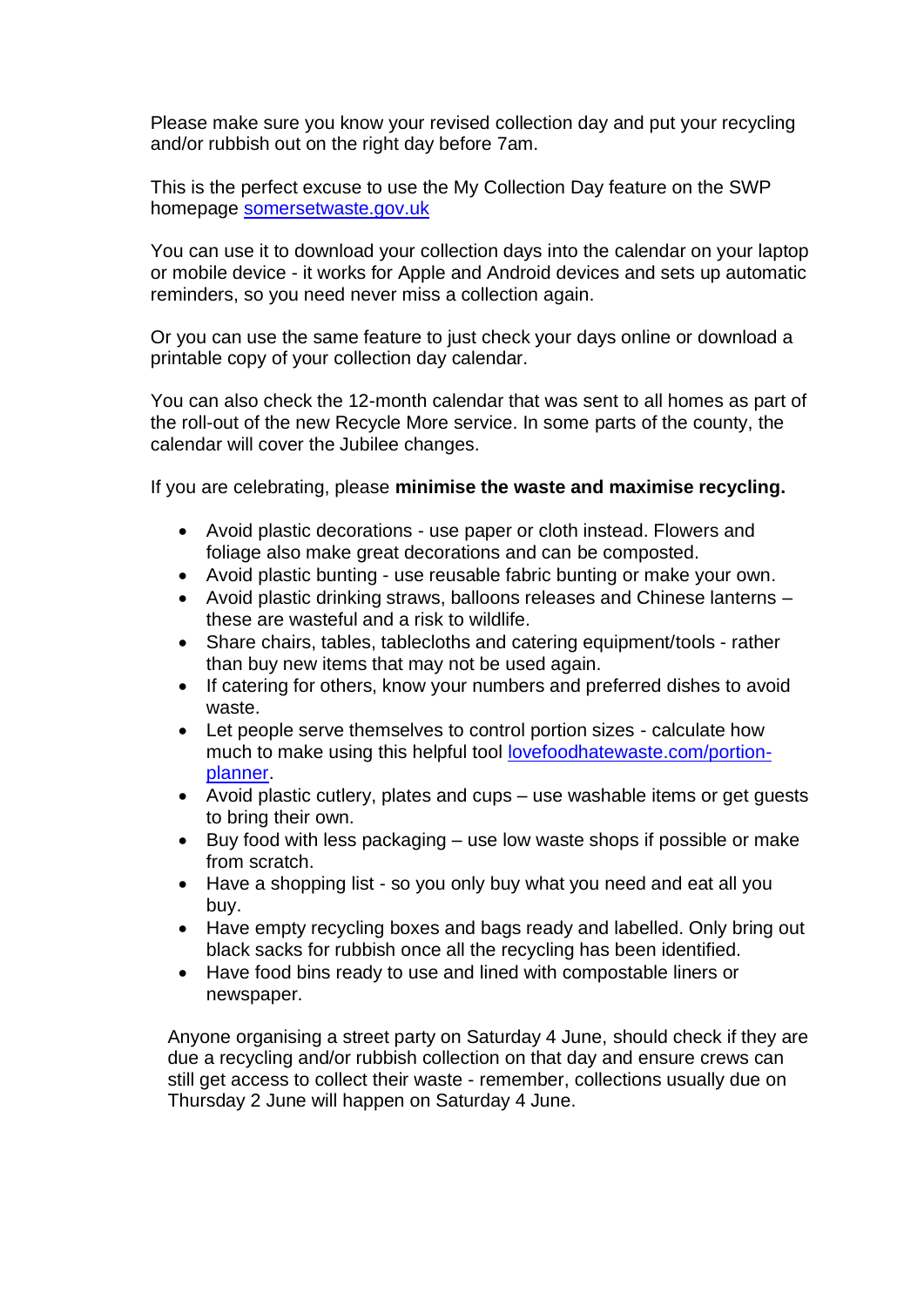You can help our crews by squashing, flattening and crushing your recycling if you can. It saves space in your boxes and bags and helps crews complete rounds quickly.

- Squash plastic bottles and cartons and put the lids back on.
- Crush tins and cans if it is safe to do so.
- Flatten cardboard boxes and tear up larger pieces.

Enjoy the celebrations!

#### **Somerset Waste Partnership**

## **New Council for Somerset New Leader and Executive confirmed at Somerset County Council (SCC)**

A new Leader and Executive have been announced at SCC's Annual General Meeting – the first since May's elections.

Liberal Democrat Councillor Bill Revans was confirmed as Leader of the Council and announced that Cllr Liz Leyshon will take on the role of Deputy Leader.

Cllr Mike Best was elected to the post of Chair of the Council and Cllr Hazel Prior-Sankey to the Vice-Chair role. The appointments were proposed by the Liberal Democrat Group and unanimously supported by councillors at the meeting.

The Council's Cabinet will be replaced by an Executive, with Cabinet Members now known as Lead Executive Members and Junior Cabinet Members known as Associate Lead Members.

The Executive will be responsible for all County Council services and oversee the Local Government Reorganisation programme to establish the new single unitary council on 1 April next year. Then from 1 April 2023, they will be responsible for all services that are currently delivered by the county and four district councils, ranging from adults' and children's social care to highways and housing, and from libraries to planning and licensing.

Please [click here](https://somersetnewsroom.com/2022/05/25/new-leader-and-executive-confirmed-at-somerset-county-council/) to read the full press release.

On 1 April 2023, Somerset will become a unitary authority, replacing the current County Council and four District Councils with a single council governing the whole area. Find out more [here.](https://eur01.safelinks.protection.outlook.com/?url=https%3A%2F%2Fnewsomersetcouncil.org.uk%2Fwp-content%2Fuploads%2F2021%2F02%2FOne-Somerset-Business-Case-Final-Submission-2.pdf&data=04%7C01%7CSXSalter%40somerset.gov.uk%7Cd8cf5ebaf0a941e8adaa08d9a9072437%7Cb524f606f77a4aa28da2fe70343b0cce%7C0%7C0%7C637726670394581008%7CUnknown%7CTWFpbGZsb3d8eyJWIjoiMC4wLjAwMDAiLCJQIjoiV2luMzIiLCJBTiI6Ik1haWwiLCJXVCI6Mn0%3D%7C3000&sdata=6yQq519Cs0ZZfuWI48X7RKkHxdPhCNOgymTIjI%2BXmlI%3D&reserved=0)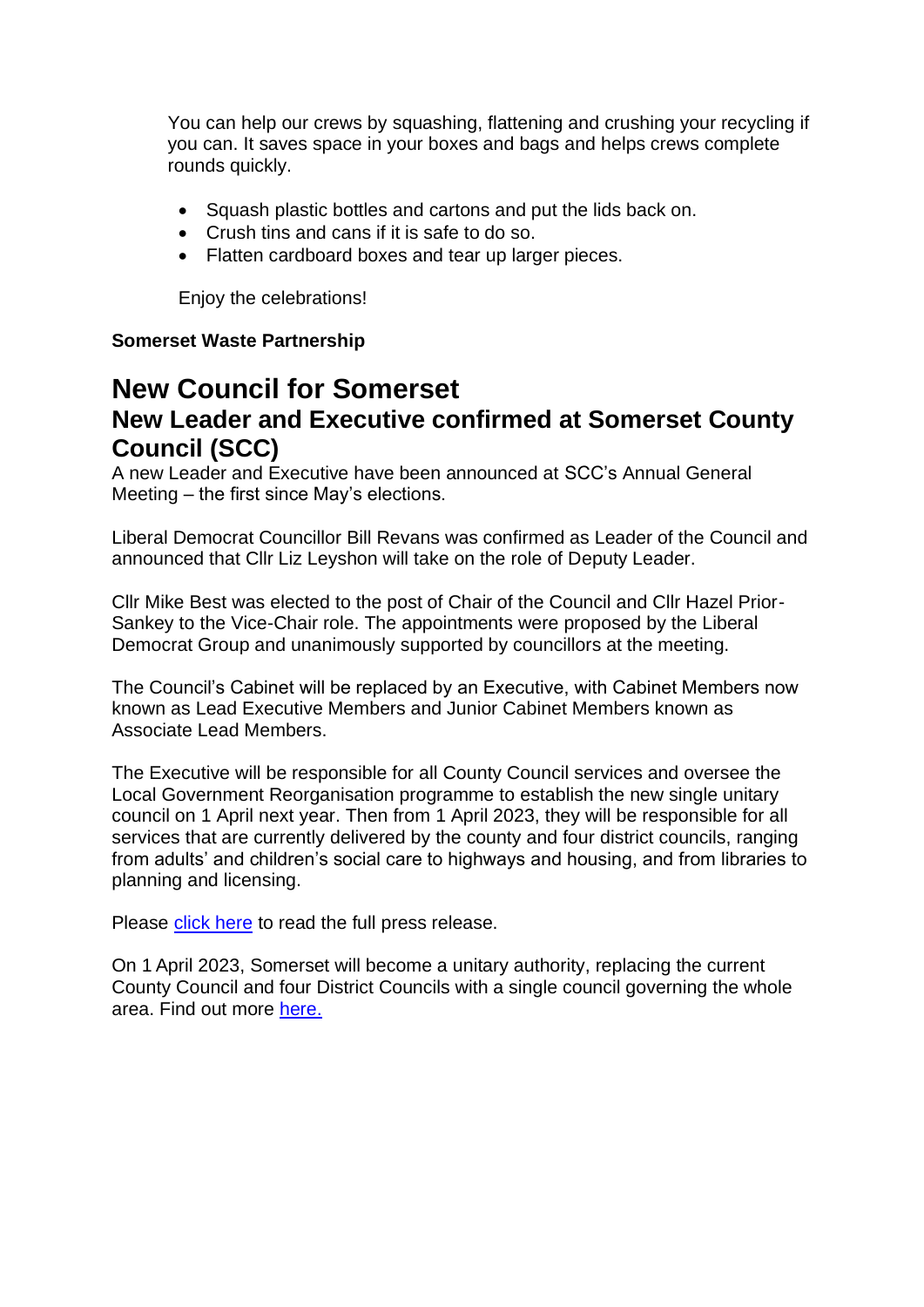## **Partner Engagement – Key messages from other Public Service Areas**

## **Somerset County Council (SCC) SCC Highway Maintenance Update**

Very good weather this week has allowed the Highways Team to complete a large number of safety works and the planned works have continued well. There will be a planned work shutdown over the Jubilee Holiday period, but any safety works will, of course, be attended to by the out of hours crews.

This week SCC Highways have successfully completed 175 Safety Defect repairs in the SWT Area (77 in Taunton and 98 in West Somerset).

#### **New works for week commencing 30 May 2022 are:**

- **New Works:** Verge Works (concrete channel) at **Blackwater Lane, Wiveliscombe** 30 May to 1 June.
- **Continuing:** Drainage works at **Holywell Lake, Wellington**
- **Continuing:** Drainage works at **Chilcombe Lane, Bicknoller**
- Completed**:** Footway works at **Grange Drive Taunton**
- Completed: Works at **Chip Lane & Outer Circle Taunton**
- Completed: Footway resurfacing in at **Bradford on Tone Rd, Taunton**
- Completed: Carriageway patching at **A396 Bridgetown**
- Completed: Pedestrian safety barrier repairs**: Hamilton Road, Hurdle Way and A38 Musgrove entrance – Taunton**
- Completed: Footway resurfacing: **Oaken Ground, Wellington**
- Completed: Carriageway resurfacing preparation works **Cher, Minehead**
- Completed: Repair of sinkhole in **Duke Street Taunton**
- Completed**:** Changing of speed limit signs **Stoke St Gregory Taunton**
- Completed: footway resurfacing works in **Bishops Lydeard at Darby Way** and at **King George Road, Minehead.**

For information on highway maintenance works and to stay up to date visit [www.travelsomerset.co.uk](http://www.travelsomerset.co.uk/) or follow [@TravelSomerset](https://twitter.com/search?q=%40TravelSomerset&src=recent_search_click) on Twitter.

## **Reporting a problem on the road**

Alerting SCC to potholes or a host of other problems on the road is now easier and quicker – and you can track its progress after you've reported it.

Gone is the need to make phone calls or send emails - thanks to a new upgraded online system with an improved interactive map, members of the public can report a problem 24/7 and the Highways team will get on the case. From potholes, blocked drains and broken manhole covers, to overgrown vegetation, damaged pavements or cycle paths, faulty traffic lights or missing markings - they can all be reported in just minutes from a smartphone, tablet or computer.

The full range and how to report is available here [www.somerset.gov.uk/roads-and](http://www.somerset.gov.uk/roads-and-transport/report-a-problem-on-the-road/)[transport/report-a-problem-on-the-road/.](http://www.somerset.gov.uk/roads-and-transport/report-a-problem-on-the-road/)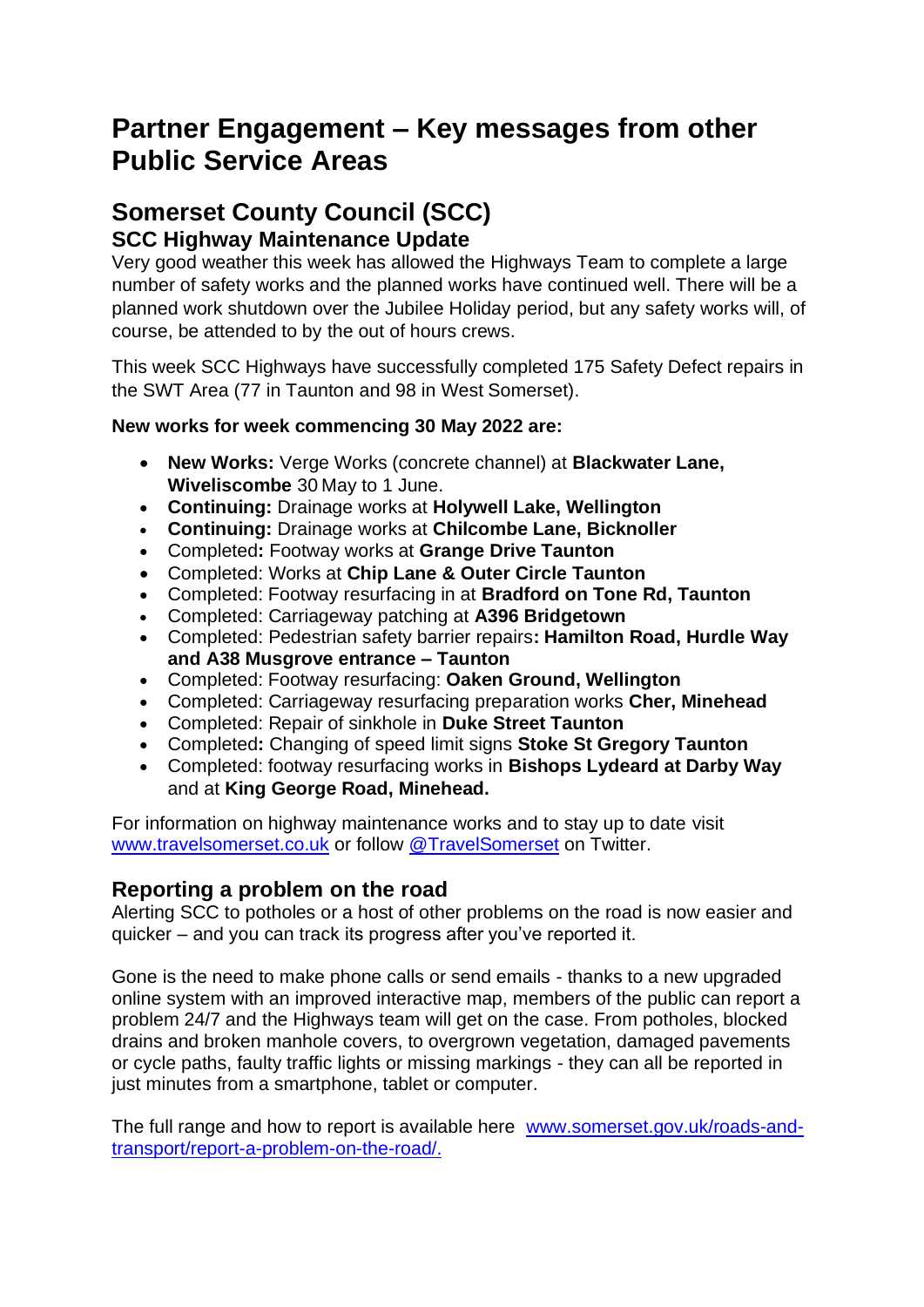The new development means that if you're reporting a fault, you can now track its progress. If it's safe to pull over, all you need to do is take a quick picture of the fault, then visit the Report It site on your phone, answer a few simple questions and upload your picture. You'll be sent a link which enables you to track its progress.

Please [click here](https://somersetnewsroom.com/2021/12/13/reporting-a-problem-on-the-road-is-now-a-hole-lot-easier/) to read the full press release.

## **Temporary Road Closure Blackdown Hill Road, Wellington**

Please follow this [link](https://one.network/?tm=127794472) to view the above road closure; and the link for the [Notice 2](file:///C:/Users/smu/Downloads/03-notice-2_127794472_3438816_faf928cc05%20(1).pdf)**.** The order becomes effective on 2nd June 2022 and will remain in force for eighteen months.

**Blackdown Hill Road** - **from the junction with Road Past Higher Hill Farm, eastwards for 123 metres.** The works are expected to commence on **6 June 2022** and last for **3 days** to enable Kier to carry out works to provide a new water service on behalf of South West Water.

The contractor has indicated that access for Emergency Services through the site **is not permitted** on this occasion.

For any further information about this closure please contact **Kier** on **01726 224 400**, quoting reference: **ttro167095TD.**

## **National Highways**

## **Supplementary Consultation launched on A358 Dualling Project**

National Highways is consulting on design changes for the proposed upgrade to the A358 between Taunton and Southfields roundabout. The consultation will run until **11.59pm on Sunday 26 June 2022.**

Your feedback will help National Highways develop the application for a Development Consent Order (DCO), the type of planning permission needed for the scheme.

You can find out more about the proposals and have your say, by visiting National Highways' online exhibition or one of the consultation events. The project team will be on hand at face-to-face events and webinars to answer your questions.

#### **Consultation Events in Person (from 11.00am – 8.00pm)**

| <b>Wednesday 8 June</b>   | Somerset County Cricket Club (TA1 1JT) |
|---------------------------|----------------------------------------|
| a <b>Catalog</b> dd Loe a |                                        |

• **Saturday 11 June** Taunton Racecourse, (TA3 7BL)

Please [click here](https://nationalhighways.co.uk/our-work/south-west/a358-taunton-to-southfields/) to read the full press release.

## **Falcon Rural Housing Meadowlands, Washford Development**

Meadowlands is a new housing scheme situated on the old allotment site in Washford. It has been developed by local Social Housing provider, Falcon Rural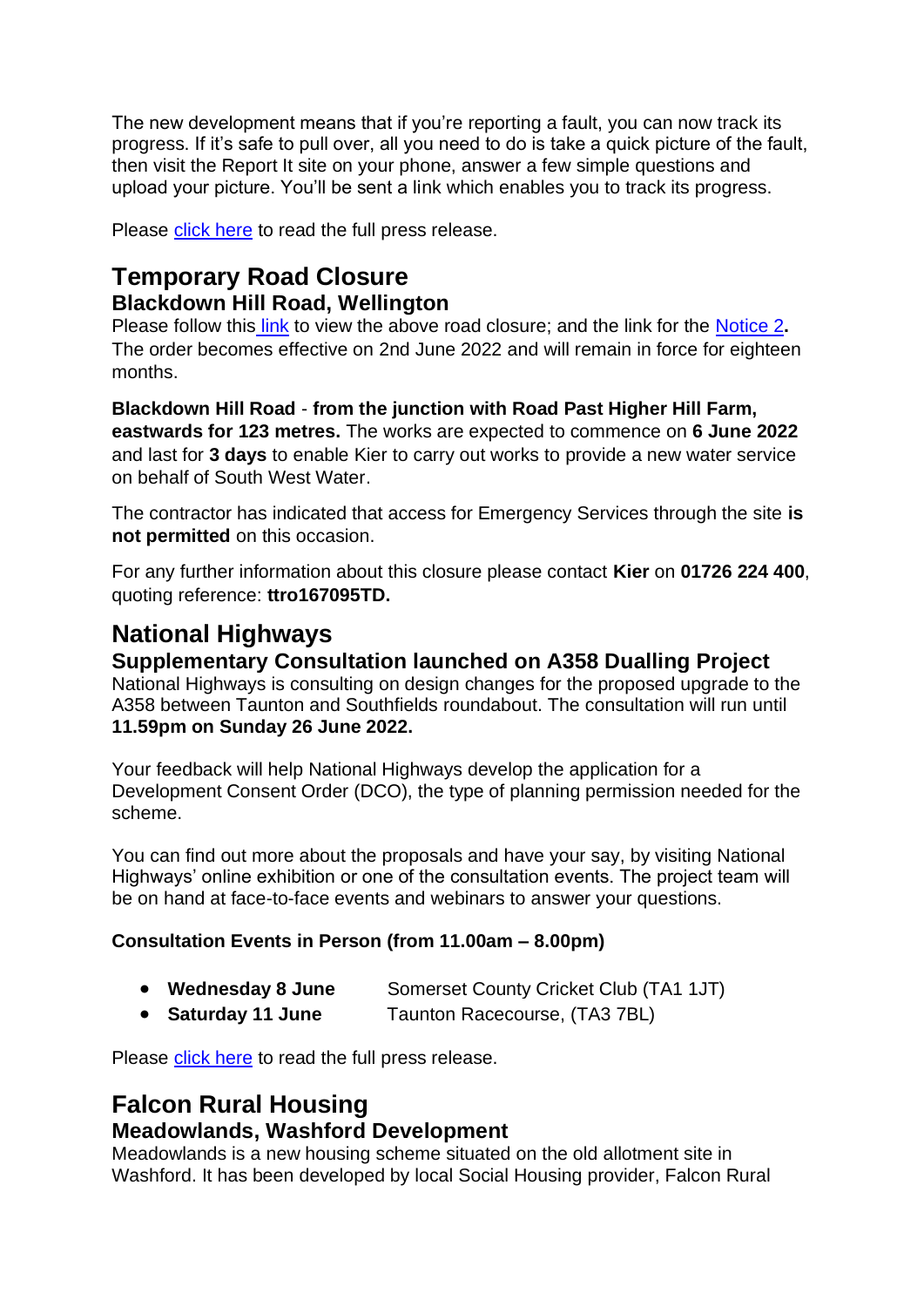Housing, in response to housing needs in the area. It will provide five social rented properties, comprising two 2-bedroom and three 3-bedroom homes, located just a short walk from the school and local amenities. The target completion date is the end of May 2022.

Falcon Rural Housing is looking for local people who are in housing need and may be interested in applying for one of these homes. For more information regarding the development and an application form for housing, please contact Falcon Rural Housing Ltd. on **01823 667343** or via email [info@falconhousing.co.uk.](mailto:info@falconhousing.co.uk)

The properties will also be advertised on Homefinder Somerset, a choice-based lettings scheme that allows people to apply for social and affordable housing in Somerset. If you are registered, please apply online at [www.homefindersomerset.co.uk.](http://www.homefindersomerset.co.uk/?fbclid=IwAR3fc-2U6w31R2WSYWao81JWhMp9Ci-PhwZ12Dg1hpX8ff_3tQKVonPKUOs) If you are not already registered online, please contact Falcon Rural Housing direct.

## **Exmoor National Park Authority (ENP) Bye Wood Bluebells hint at ancient, wooded past**

A sea of bluebells has sprung up at 'Bye Wood' in Exmoor National Park, where a major new 12-hectare woodland is more than halfway through being planted. Although an open hilltop for many centuries, the beautiful display suggests the site may once have been tree covered for thousands of years.

The planting of Bye Wood has received major support from the National Park's CareMoor Woods and Trees Appeal, including substantial donations from SWT**,** Exmoor Charitable Trust and a highly popular exhibition of artworks by 'The Arborealists', hosted by Lanacre Barn Gallery.

Planting for the project began last winter, with a total of 8,000 trees already in the ground, including species such as sessile oak, mountain ash, Scots pine and Devon service tree. Among them are also a special grove of 70 locally grown sessile oaks, planted by volunteers as part of the Queens Green Canopy to commemorate Her Majesty's Platinum Jubilee. The final 5,000 trees will be planted this winter, with the help of volunteers and contractors. Deer fencing will be used until the young trees establish.

Please [click here](https://myemail.constantcontact.com/News-from-Exmoor-National-Park--BYE-WOOD-BLUEBELLS-HINT-AT-ANCIENT-WOODED-PAST.html?soid=1102765974837&aid=zDrEZyLyvp4) to read the full press release.

#### **Section 119, Highways Act 1980**

**Proposed diversion of Public Bridleway WL18/49 (Part): Parish of Old Cleeve.** Exmoor National Park Authority (ENP) is proposing to divert public bridleway [WL18/49](https://www.exmoor-nationalpark.gov.uk/enjoying/out-and-about-essentials/paths-news/changes-to-the-path-network) in the parish of Old Cleeve. Prior to making an Order ENP would like to hear your views on the proposal. Please [click here](https://www.exmoor-nationalpark.gov.uk/__data/assets/pdf_file/0032/428828/Summary,-schedule-and-plan-of-Proposed-Diversion-WL18-49-Naked-Boys-Stone-May-2022.pdf) to view a summary of the proposal, schedule and proposal plan.

Please return any comments on the proposal by **6 June 2022** to [cerirapsey@exmoor-nationalpark.gov.uk](mailto:cerirapsey@exmoor-nationalpark.gov.uk) or to Ceri Rapsey, Rights of Way Support Officer, Exmoor National Park Authority, Exmoor House, Dulverton, TA22 9HL. If you would like to meet on site to discuss the proposal prior to making your comments,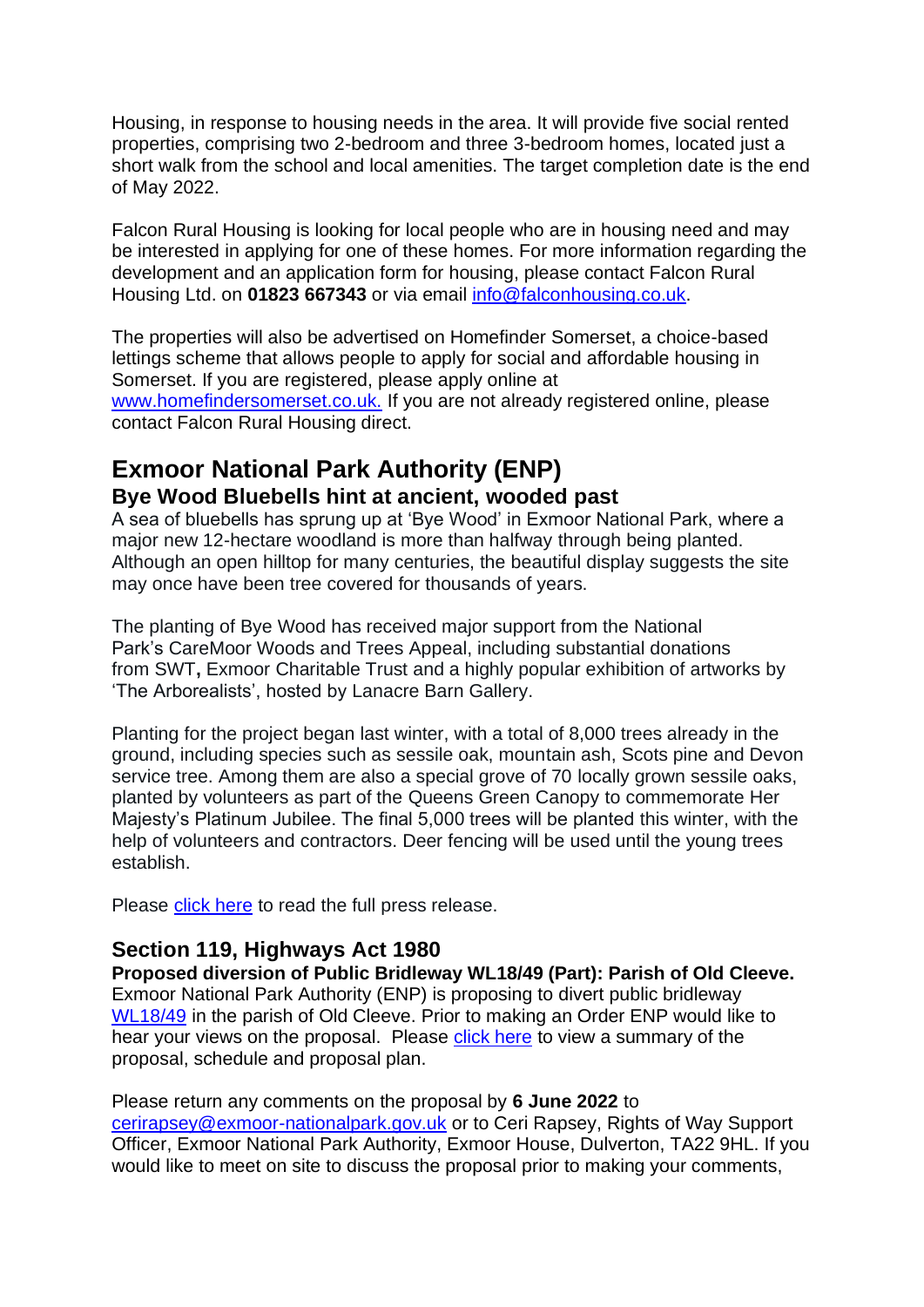please do not hesitate to contact the Public Rights of Way and Access Officer, Sue Applegate on 01398 322292.

## **Quantock Landscape Partnership Scheme (QLPS) Reminder - Community Archaeology at Crowcombe Court**

Remember last summer when archaeology volunteers helped to identify a previously unknown Bronze Age enclosure on top of Cothelstone Hill? Well, this year the team will be back out on the hills, and once again need your help, this time on the hunt for the lost medieval manor house of Crowcombe.

The manor house is believed to have originated in the 13th century but was pulled down in 1724 and its exact location is uncertain. Together with archaeologists from Context One Heritage & [Archaeology,](https://www.facebook.com/contextone/?__cft__%5b0%5d=AZXktRg9UC3oQ-VTQ4KqpNiJ_6uNCB3OIbqFFuMPsmRjcWaD9Vh1aCF40JvJn4b8gNEKIfR-mR8gt3rXszwoBLA5vi6dJmi4nTHIeIc1MOyB4sK071_Wtq-_qhIkRxNhry_IRQgv5zmGg8yoNTkeDqwq&__tn__=kK-R) QLPS will be excavating in the grounds of Crowcombe Court between **29 June and 15 July** in an attempt to pin down the manor site and understand its development.

No experience is necessary; there are varied roles for volunteers of all abilities and levels of experience. So if you would like to be involved, [click](https://qlps.org/community-archaeology-at-crowcombe-court-summer-2022-how-to-get-involved/?fbclid=IwAR2MiNfb_1IvsRzrw8TDlv2YeOldcPhlbp2U_b_jmnZ0wTvCTMRg9BC_9w8) this link for more details.

## **HM Coastguard Watchet**

#### **Civil Emergency Exercise at Watchet Harbour**

This week [HM Coastguard Watchet](https://www.facebook.com/WatchetCoastguard) tested and exercised alongside HM [Coastguard](https://www.facebook.com/HMCoastguardMinehead/?__cft__%5b0%5d=AZURYWGTi8kCYIUB0wF_mpMqv7o-tcILLV9VlbJqdfKgl6OaP05Sw6oYBk1qIsFsRuM8cOv01dn1KCptpjM49c09wzrIcoVhHWUcwie2NO8swNDDlC36KJStjn6_avi-D_iKiYItTTBHaJf4uPoOvgb2zT9UdahZfXnmQYWVFNgB39EprNgAgMY_ALgu6gGzpGg&__tn__=kK-R) [Minehead](https://www.facebook.com/HMCoastguardMinehead/?__cft__%5b0%5d=AZURYWGTi8kCYIUB0wF_mpMqv7o-tcILLV9VlbJqdfKgl6OaP05Sw6oYBk1qIsFsRuM8cOv01dn1KCptpjM49c09wzrIcoVhHWUcwie2NO8swNDDlC36KJStjn6_avi-D_iKiYItTTBHaJf4uPoOvgb2zT9UdahZfXnmQYWVFNgB39EprNgAgMY_ALgu6gGzpGg&__tn__=kK-R) and partner agencies of [Williton](https://www.facebook.com/WillitonFireStation/?__cft__%5b0%5d=AZURYWGTi8kCYIUB0wF_mpMqv7o-tcILLV9VlbJqdfKgl6OaP05Sw6oYBk1qIsFsRuM8cOv01dn1KCptpjM49c09wzrIcoVhHWUcwie2NO8swNDDlC36KJStjn6_avi-D_iKiYItTTBHaJf4uPoOvgb2zT9UdahZfXnmQYWVFNgB39EprNgAgMY_ALgu6gGzpGg&__tn__=kK-R) Fire Station, Avon and [Somerset](https://www.facebook.com/avonandsomersetpolice/?__cft__%5b0%5d=AZURYWGTi8kCYIUB0wF_mpMqv7o-tcILLV9VlbJqdfKgl6OaP05Sw6oYBk1qIsFsRuM8cOv01dn1KCptpjM49c09wzrIcoVhHWUcwie2NO8swNDDlC36KJStjn6_avi-D_iKiYItTTBHaJf4uPoOvgb2zT9UdahZfXnmQYWVFNgB39EprNgAgMY_ALgu6gGzpGg&__tn__=kK-R) Police, South Western Ambulance Service, NHS [Foundation](https://www.facebook.com/swasFT/?__cft__%5b0%5d=AZURYWGTi8kCYIUB0wF_mpMqv7o-tcILLV9VlbJqdfKgl6OaP05Sw6oYBk1qIsFsRuM8cOv01dn1KCptpjM49c09wzrIcoVhHWUcwie2NO8swNDDlC36KJStjn6_avi-D_iKiYItTTBHaJf4uPoOvgb2zT9UdahZfXnmQYWVFNgB39EprNgAgMY_ALgu6gGzpGg&__tn__=kK-R) Trust, [Somerset](https://www.facebook.com/SWTCouncil/?__cft__%5b0%5d=AZURYWGTi8kCYIUB0wF_mpMqv7o-tcILLV9VlbJqdfKgl6OaP05Sw6oYBk1qIsFsRuM8cOv01dn1KCptpjM49c09wzrIcoVhHWUcwie2NO8swNDDlC36KJStjn6_avi-D_iKiYItTTBHaJf4uPoOvgb2zT9UdahZfXnmQYWVFNgB39EprNgAgMY_ALgu6gGzpGg&__tn__=kK-R) West and [Taunton](https://www.facebook.com/SWTCouncil/?__cft__%5b0%5d=AZURYWGTi8kCYIUB0wF_mpMqv7o-tcILLV9VlbJqdfKgl6OaP05Sw6oYBk1qIsFsRuM8cOv01dn1KCptpjM49c09wzrIcoVhHWUcwie2NO8swNDDlC36KJStjn6_avi-D_iKiYItTTBHaJf4uPoOvgb2zT9UdahZfXnmQYWVFNgB39EprNgAgMY_ALgu6gGzpGg&__tn__=kK-R) and [Watchet](https://www.facebook.com/watchetmarina/?__cft__%5b0%5d=AZURYWGTi8kCYIUB0wF_mpMqv7o-tcILLV9VlbJqdfKgl6OaP05Sw6oYBk1qIsFsRuM8cOv01dn1KCptpjM49c09wzrIcoVhHWUcwie2NO8swNDDlC36KJStjn6_avi-D_iKiYItTTBHaJf4uPoOvgb2zT9UdahZfXnmQYWVFNgB39EprNgAgMY_ALgu6gGzpGg&__tn__=kK-R) Marina, responding to a fictitious fire and explosion on board fishing vessel Scooby Doo Too at Watchet Harbour.

Students from the public services course at [Bridgwater](https://www.facebook.com/BridgwaterandTauntonCollege/?__cft__%5b0%5d=AZURYWGTi8kCYIUB0wF_mpMqv7o-tcILLV9VlbJqdfKgl6OaP05Sw6oYBk1qIsFsRuM8cOv01dn1KCptpjM49c09wzrIcoVhHWUcwie2NO8swNDDlC36KJStjn6_avi-D_iKiYItTTBHaJf4uPoOvgb2zT9UdahZfXnmQYWVFNgB39EprNgAgMY_ALgu6gGzpGg&__tn__=kK-R) and Taunton College played the roles of casualties and displaced berth holders alongside adult members of [1st](https://www.facebook.com/Watchetseascouts/?__cft__%5b0%5d=AZURYWGTi8kCYIUB0wF_mpMqv7o-tcILLV9VlbJqdfKgl6OaP05Sw6oYBk1qIsFsRuM8cOv01dn1KCptpjM49c09wzrIcoVhHWUcwie2NO8swNDDlC36KJStjn6_avi-D_iKiYItTTBHaJf4uPoOvgb2zT9UdahZfXnmQYWVFNgB39EprNgAgMY_ALgu6gGzpGg&__tn__=kK-R) [Watchet](https://www.facebook.com/Watchetseascouts/?__cft__%5b0%5d=AZURYWGTi8kCYIUB0wF_mpMqv7o-tcILLV9VlbJqdfKgl6OaP05Sw6oYBk1qIsFsRuM8cOv01dn1KCptpjM49c09wzrIcoVhHWUcwie2NO8swNDDlC36KJStjn6_avi-D_iKiYItTTBHaJf4uPoOvgb2zT9UdahZfXnmQYWVFNgB39EprNgAgMY_ALgu6gGzpGg&__tn__=kK-R) Sea Scout Group RN 63.

Following 999 calls being made the teams were tasked to the scene liaising with police on scene. On arrival they deployed into the water to rescue casualties as well as the evacuation of others; whilst also applying critical care on scene before handing over to the ambulance service on land.

Casualty and survivor centres were set up and a rest centre for displaced persons staffed by the local authority and voluntary agencies.

Thanks to all those involved in this exercise including the Watchet Phoenix Centre, Steve Yeandle from Scooby Doo Too, fishing boat Seren Y Mor and the Watchet Methodist Church.

Please [click here](https://www.facebook.com/photo/?fbid=5462229250454570&set=pcb.4967386146724215) to view photographs taken on the day.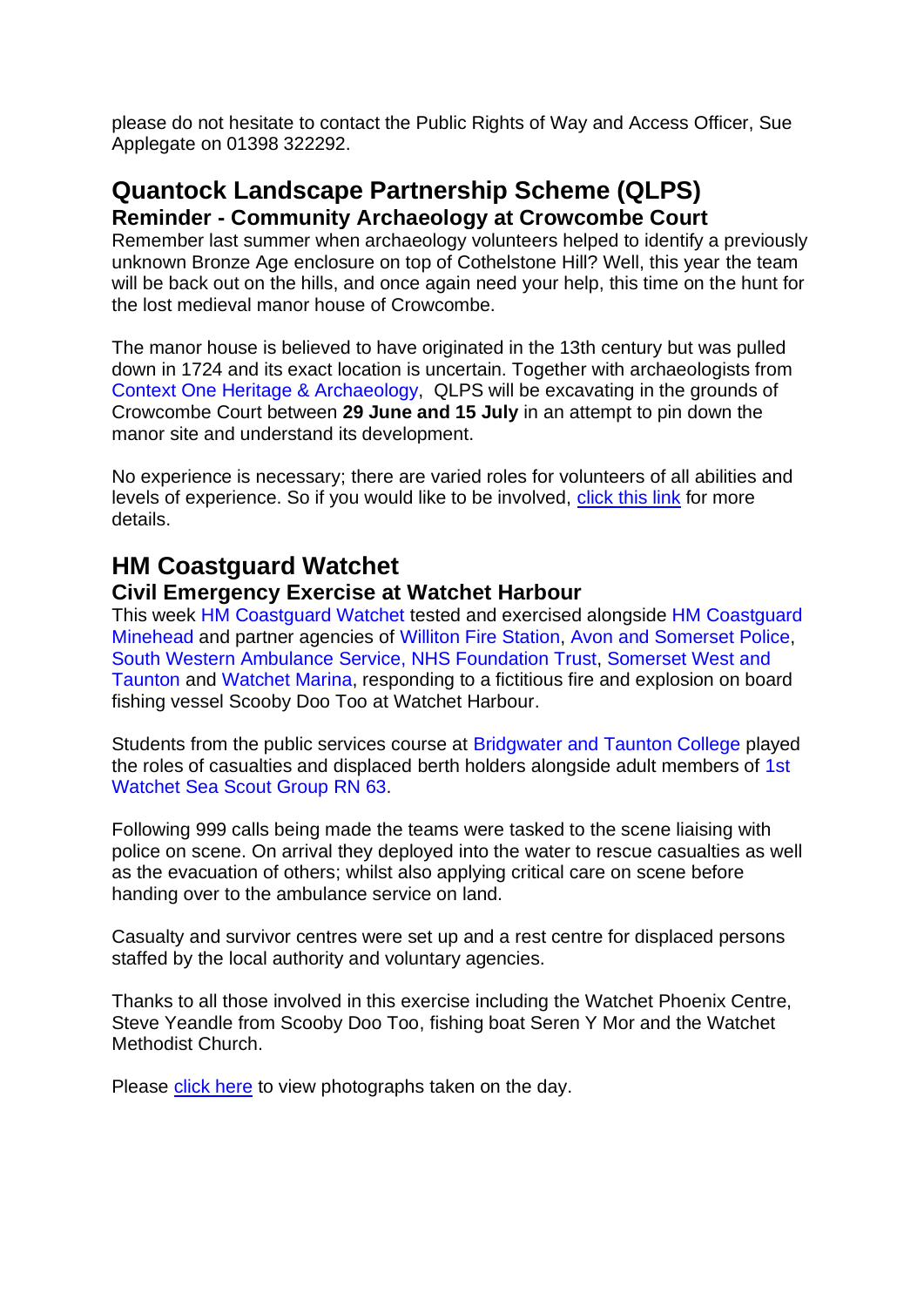## **Community Support – What help is out there? Voluntary and Community Sector Support**

## **Department for Business, Energy and Industrial Strategy Are you eligible for the Boiler Upgrade Scheme?**

From 23 May 2022 a new grant scheme for homeowners upgrading from gas boilers to either an Air Source Heat Pump (ASHP) or a biomass boiler may be eligible for a grant of £5,000, or £6,000 if upgrading to a Ground Source Heat Pump (GSHP).

The government is providing grants to encourage property owners to install low carbon heating systems such as heat pumps, through the Boiler Upgrade Scheme (BUS). These grants will help property owners overcome the upfront cost of low carbon heating technologies.

The scheme is open to domestic and small non-domestic properties in England and Wales. It is running from 2022 to 2025.

Please [click here](https://www.gov.uk/guidance/check-if-you-may-be-eligible-for-the-boiler-upgrade-scheme-from-april-2022?msclkid=d53e6753af6a11ec8609ab845fd2b2ca) to find out more.

## **Somerset Activity Sports Partnership (SASP) Reminder - Crime Prevention through Sport Fund**

The Crime Prevention Through Sport Fund aims to support projects that use sport and physical activity to reduce violence, crime and anti-social behaviour. This fund is for projects that focus on using activity as a tool to engage and support young people up to the age of 25. Applications that use sport in its widest sense including traditional, informal sports and activities will be considered and encouraged to apply.

SASP are keen to receive applications from the following areas this year: Bridgwater, Yeovil, Taunton, Wellington and Minehead.

SASP are proud to be working in partnership with [Wesport](https://www.wesport.org.uk/) to deliver the Crime Prevention through Sport Fund commissioned by Avon & Somerset Constabulary. Together this partnership will endeavour to support projects that have a considered approach to supporting young people who are involved or are at risk of being involved in criminal activity.

Deadline for applications is noon on **Monday 6 June 2022**. Please [click here](https://www.sasp.co.uk/crime-prevention-fund?fbclid=IwAR18QxnAULNENOH5ymOrvSbwKMZzpE5xBj4bi5R-_rfIGVsLuftEJ93-WEk) for more information.

#### **Somerset Community Foundation Grants from the Somerset Fund available for local charities**

Grants up to £2,500 are now available for smaller charities, community groups, sports clubs and social enterprises based in Somerset.

Somerset Community Foundation (SCF) manages [The Somerset Fund](https://somersetcf.org.uk/somersetfund) and is encouraging groups that run on less than £100,000 a year to apply now for funding.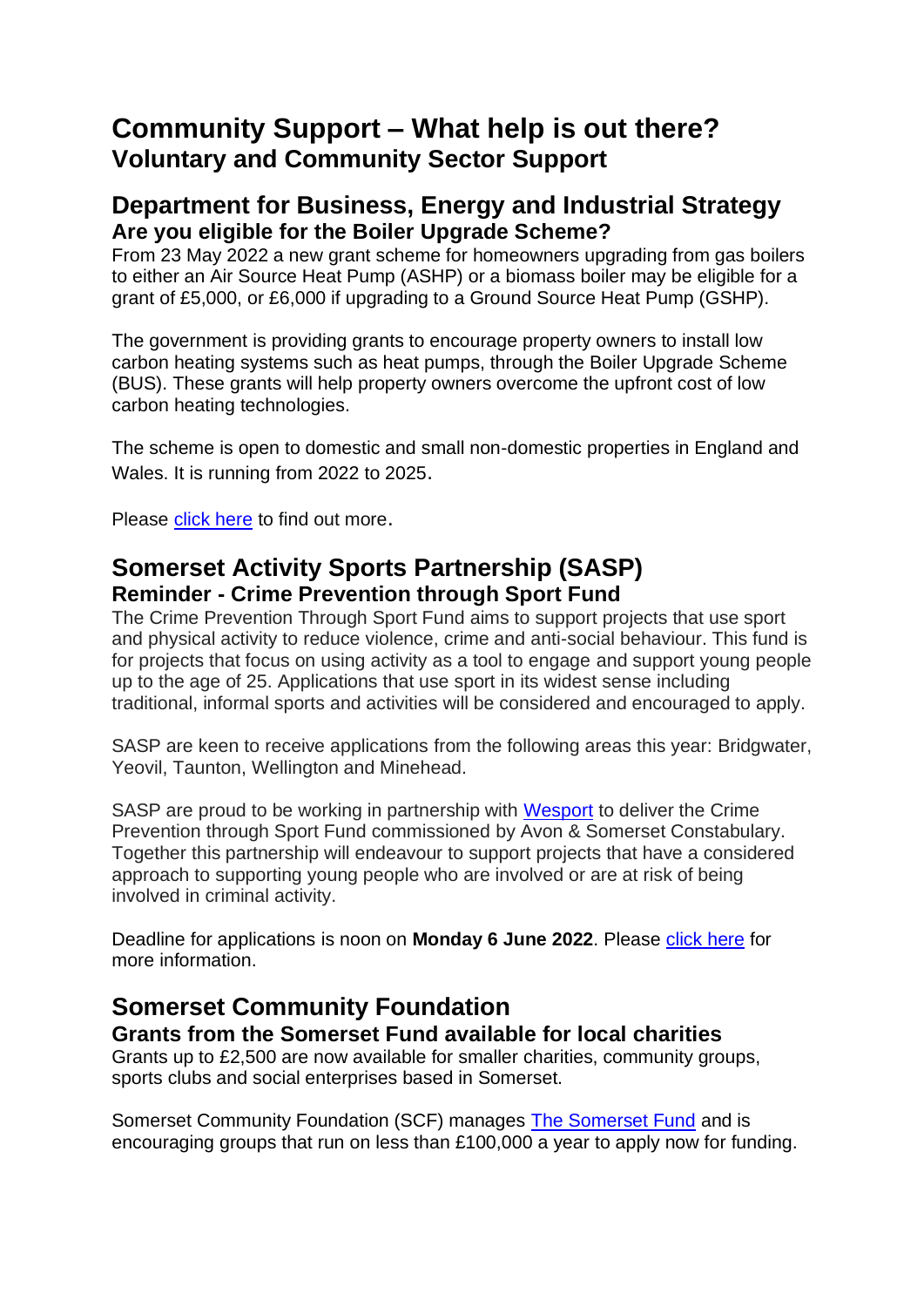The grants from The Somerset Fund can be used to pay for essential running costs, like rent, utilities, insurance, or staff time – sometimes known as core costs. The money can also be used for the costs of delivering a project or service in or for your community.

Applications to the fund must be made by **5.00pm, Friday 3 June 2022**.

Please [click here](https://www.somersetcf.org.uk/news/460/73/Grants-from-The-Somerset-Fund-available-for-local-charities) to read the full press release.

#### **Reminder - Growing Grants**

Somerset County Council (SCC) has set up Growing Grants to support communityled food projects that make healthier food affordable for everyone.

Growing Grants will support projects that involve:

- growing food as a community effort
- educating local people about healthy food and nutrition
- teaching and supporting people in your community how to shop and cook healthier
- serving balanced and nutritious communal meals
- using food and growing projects to help connect local people to each other
- building networks of community-led food projects.

Groups can usually apply for a grant of between £500 and £5,000, which would need to be spent within 12 months.

You must submit your application by **5pm Friday 10 June 2022.** SCF will not consider any applications submitted after that date.

Please [click here](https://somersetcf.org.uk/growing) to read the full press release.

## **Community Council for Somerset (CCS) Another chance to apply for the Somerset Food Resilience Grant**

A new Food Resilience grant fund is being provided to help Somerset communities that support or directly work to develop food resilience. Any community group, charity, organisation, and agency in Somerset can apply for a maximum of £2,000.

The deadline for applications has been extended to the **31 May 2022** - or when the fund runs out. The grant is funded by Somerset County Council and provided by Smart Communities Ltd.

Please [click here](https://smartcommunities.online/new-food-resilience-grant-fund/) to find out more and make an application.

## **Way to Work**

#### **Employment Advice**

Way to Work is a new partnership between government and employers to get 500,000 jobseekers into work by the end of June 2022.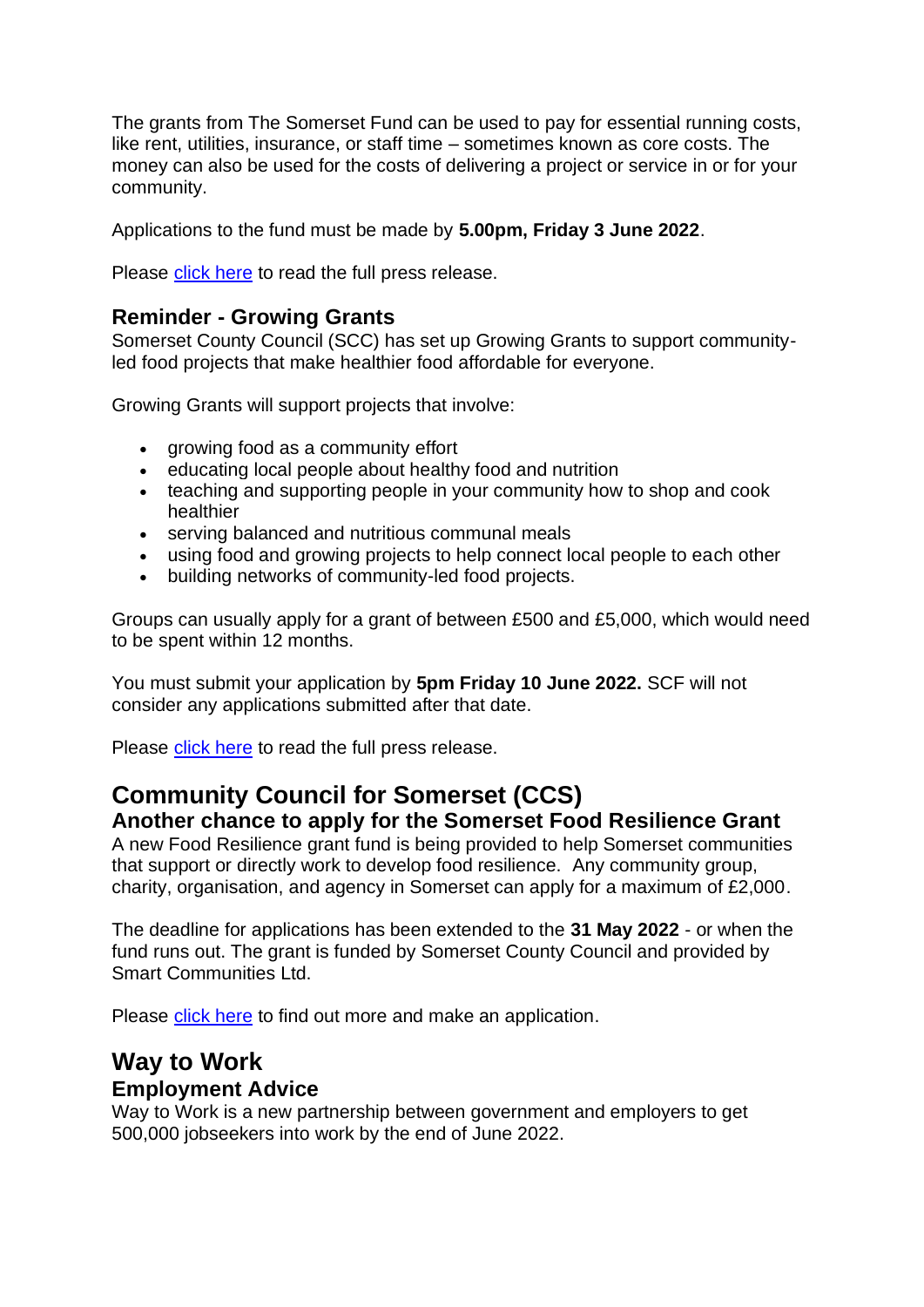This partnership will help fill record numbers of vacancies, supporting job-ready people into the labour market and helping them progress into a career.

Whether you're a jobseeker finding your way back into work, or an employer who's looking for a way to get the right person to help their business, Jobcentre Plus and Way to Work can help.

Please [click here](https://jobhelp.campaign.gov.uk/way-to-work/) to visit the website and find out more.

## **Spark Somerset**

## **Could you offer a team building activity with a difference?**

Due to an increase in interest from local businesses, Spark are looking for organisations who could offer fun and rewarding team volunteering activities.

Often, Spark are asked to help find practical projects such as tidying a garden, helping at an animal shelter or taking part in a beach clean. So, if you have a one-off task or activity that would be suitable for a group of willing volunteers, they would love to hear from you!

You can read about how Employee Supported Volunteering benefits those who take part, [here.](https://sparksomerset.us11.list-manage.com/track/click?u=bcc8d1f67695b144b4ffbe122&id=a274415335&e=4aa6243a6d)

If you would like to offer a group volunteering activity or find out how Spark can support you to accommodate a group of volunteers, email [volunteer@sparksomerset.org.uk.](mailto:volunteer@sparksomerset.org.uk)

## **Health and Welfare World No Tobacco Day, May 31**

Mothers who smoke during pregnancy will be given incentives to "kick the habit" as part of a package of increased support being launched by Somerset County Council to mark World No Tobacco Day, May 31.

Let's Kick It Together, a campaign from the [Mums2Be Smokefree Service](https://bit.ly/Mums2Be) and the NHS, aims to reduce smoking before, during and after pregnancy.

It provides expectant parents and their significant others with support and financial incentives to kick the habit, including a personal Stop Smoking Practitioner, free support and treatment when needed, and a new [My Quit Route App](http://www.myquitroute.com/) in a drive to reduce the percentage of people who smoke during pregnancy in the county.

Please [click here](https://somersetnewsroom.com/2022/05/24/lets-kick-it-together-family-support-to-quit-smoking-in-pregnancy/?fbclid=IwAR3VN4VT6e6eTtbQgx3SNNJmkgcxvcw5Dyn8DGx1EJsXm_P3onYhQT_XaWg) to read the full press release.

## **New COVID-19 Dashboard**

As a result of recent changes to policy, the number of detected cases alone no longer provides an accurate or consistent indication of the prevalence of COVID-19 in our community.

As a result of this, detailed cases data such as the map and district level figures have been removed from the SCC and NHS in Somerset Dashboard. Cases are still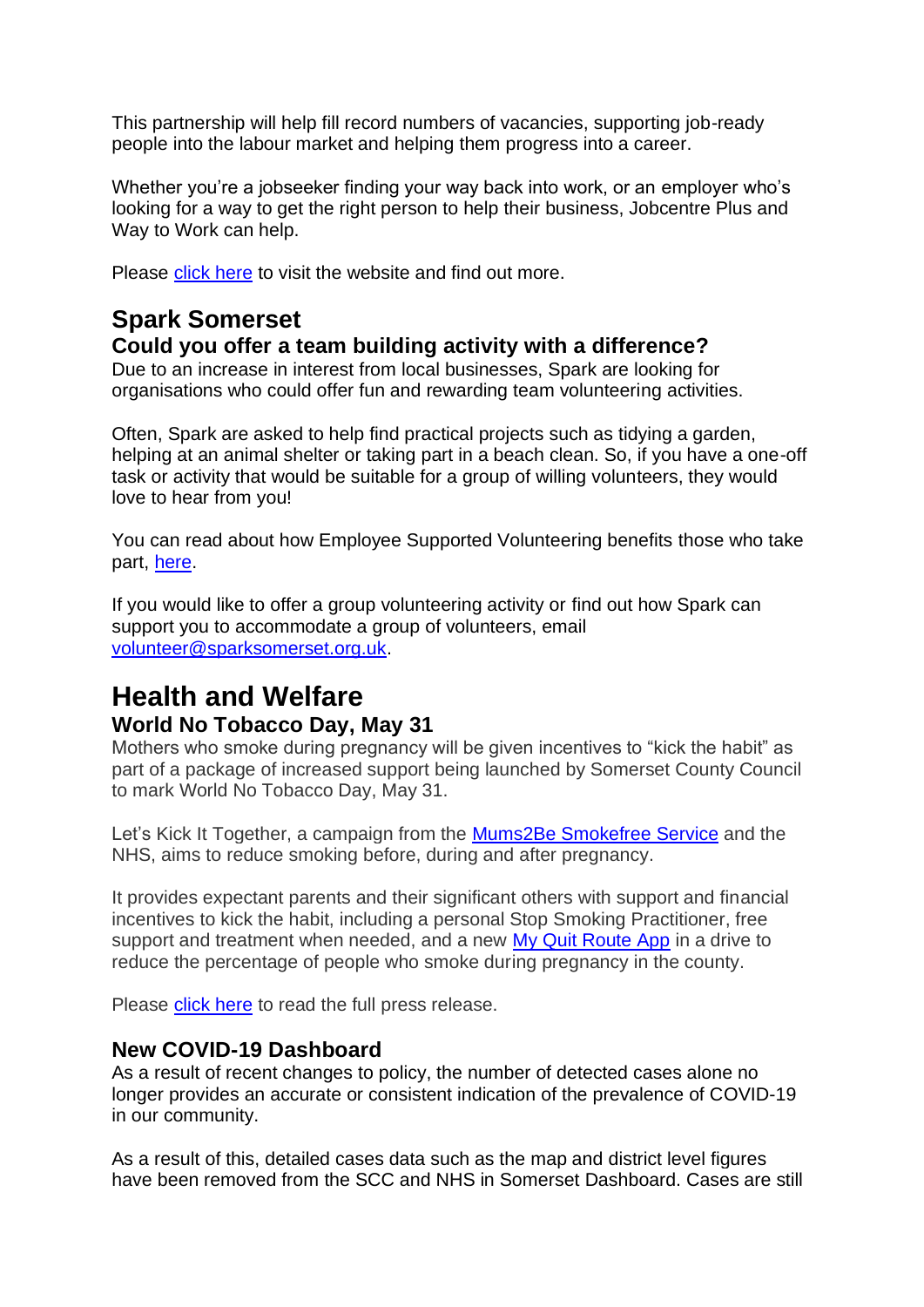shown on the chart; however, it now includes additional information (ONS Prevalence\*) that may give a better indication of the actual number of people with COVID. Testing data has also been added to provide further context.

The hospital admissions data also now includes mechanical ventilation bed patients who are positive as a better indicator of serious illness being treated. The OPEL level on this page provides a snapshot of how the health and care system overall is managing.

[The vaccination page](https://www.somerset.gov.uk/coronavirus/coronavirus-vaccinations/) now provides more overall strategic vision of how the vaccination programme has been implemented and provides an indication of the effective level of immunity provided to our community by boosters and third doses. The current version of the dashboard can be accessed at any time [here](https://www.somerset.gov.uk/covid-19-dashboard/).

## **Living safely with respiratory infections including COVID-19**

The [Government has published important advice](https://newsletters.onyx-sites.io/?mailpoet_router&endpoint=track&action=click&data=WyI2NjM2IiwidHRzeGVycTFtamtrY29nMGtvOGcwZ2trODRvZ2t3YzAiLCIxNDE5IiwiMTA5MGQ5NzhlMTg5IixmYWxzZV0) for people with symptoms of respiratory infections, such as COVID-19; people with a positive COVID-19 test result and their contacts; and advice on safer behaviours for everyone.

There are simple things you can do in your daily life that will help reduce the spread of COVID-19 and other respiratory infections, such as flu and protect those at highest risk.

Things you can choose to do are:

- Get vaccinated.
- Wear a face covering or a face mask.
- Let fresh air in if meeting others indoors.
- Stay at home if you have [symptoms](https://newsletters.onyx-sites.io/?mailpoet_router&endpoint=track&action=click&data=WyI1MjEiLCIxbWRhbWxvZnRhbjRnb2d3ODRrZ2s0azhzOHdzd3c0YyIsIjE0MTciLCI3MDMyNWYxYzNmODEiLGZhbHNlXQ)
- Cover your coughs and sneezes
- Practise good hygiene:

If you have symptoms of a respiratory infection, such as COVID-19, and you have a high temperature or do not feel well enough to go to work or carry out normal activities, you are advised to try to stay at home and avoid contact with other people.

Please [click here](https://www.gov.uk/guidance/people-with-symptoms-of-a-respiratory-infection-including-covid-19#what-to-do-if-you-have-symptoms-of-a-respiratory-infection-including-covid-19-and-have-not-taken-a-covid-19-test) to read the guidance on what to do if you have symptoms but have not taken a test.

#### **Somerset Health and Wellbeing Advisory Network Impact of the Pandemic Survey**

Your experience of living through the pandemic is important, as the pandemic has changed many aspects of life and has impacted us all in different ways. This survey aims to find out your experiences of the impact of COVID-19 and adjusting back to "normal" life now that there are no longer any restrictions.

The results of this survey will help inform the public health schemes that will support groups of people in this next phase of the pandemic. There are no right or wrong answers. Your responses to this survey will be completely confidential and securely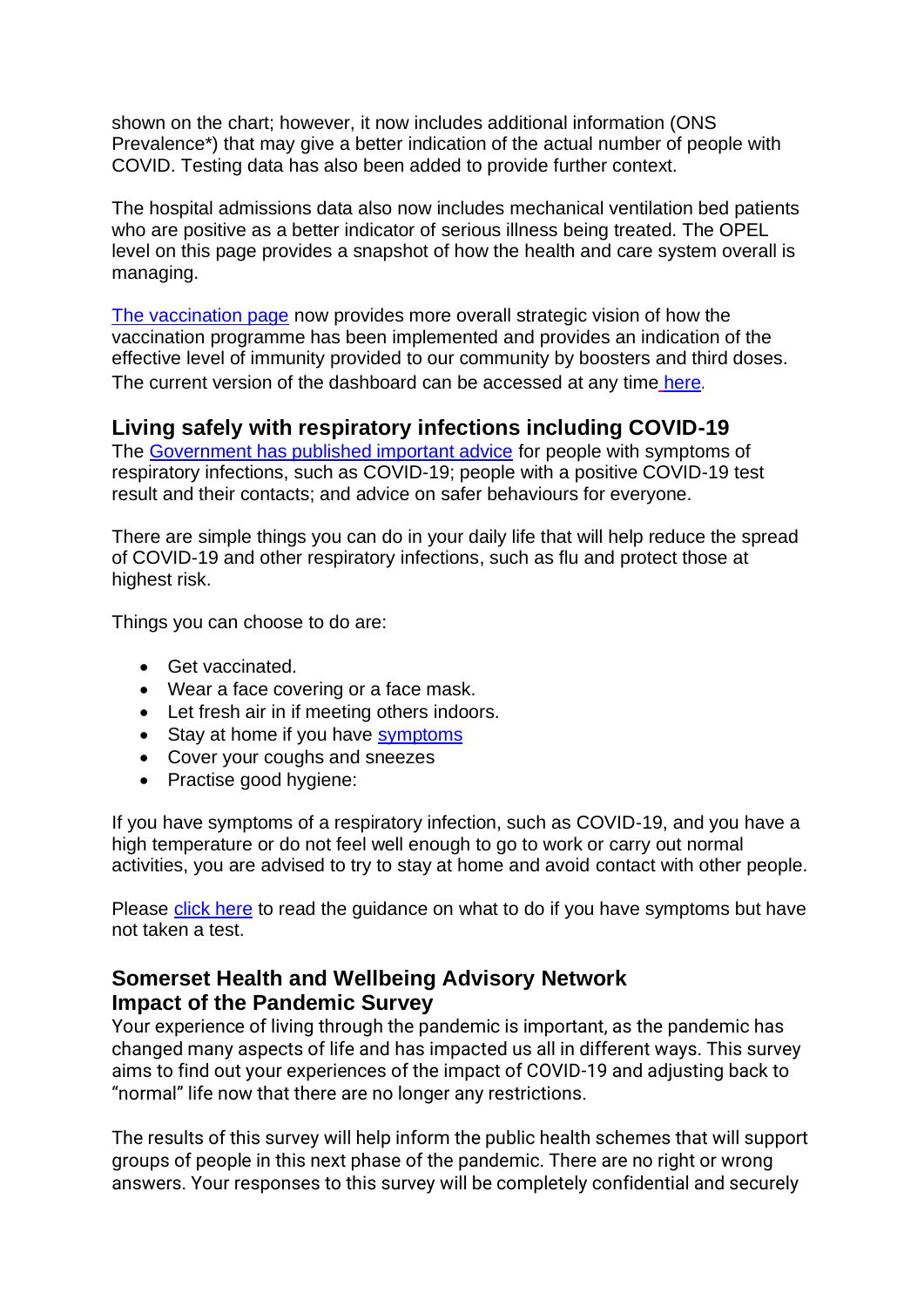stored, in accordance with the General Data Protection Regulation (GDPR). No information that will identify you as an individual will be recorded in any reports.

Please *click here* to take part in the survey.

## **Need to seek help?**

If you, or someone you know are feeling like things are too much, please know that you / they don't have to be alone. Here are some numbers of organisations that can help:

- Samaritans 116 123
- CALM 0800 58 58 58
- ChildLine 0800 1111
- Anxiety UK 03444 775 774
- Mind 0300 123 3393
- Somerset Domestic Abuse helpline 0800 69 49 999

## **Crime / Safeguarding Action Fraud Payment Diversion Fraud**

Payment Diversion Fraud (PDF), also known as Business Email Compromise (BEC) or Mandate Fraud, affects businesses and customers where electronic financial transactions are taking place.

Criminals will contact businesses or customers via email, usually claiming to be from a company that the business or customer has been dealing with. They will request a payment to be made often or inform the recipient of a change of bank account details.

Criminals will often create fake e-mail addresses which are very similar to genuine business or customer addressees and send over fake invoices to make it more believable. All of this leads to payments from businesses and customers directly into bank accounts controlled by the criminals.

Criminals are experts at impersonating people, businesses and the police. They spend hours researching your business for their scams, hoping you will let your guard down for just a moment.

**STOP:** If you receive a request to make an urgent payment, change supplier bank details or provide financial information, take a moment to stop and think.

**CHALLENGE:** Could it be fake? Verify all payments and supplier details directly with the company on a known phone number or in person first.

**PROTECT:** Contact your business' bank **immediately** if you think you've been scammed and report it to **Action Fraud.**